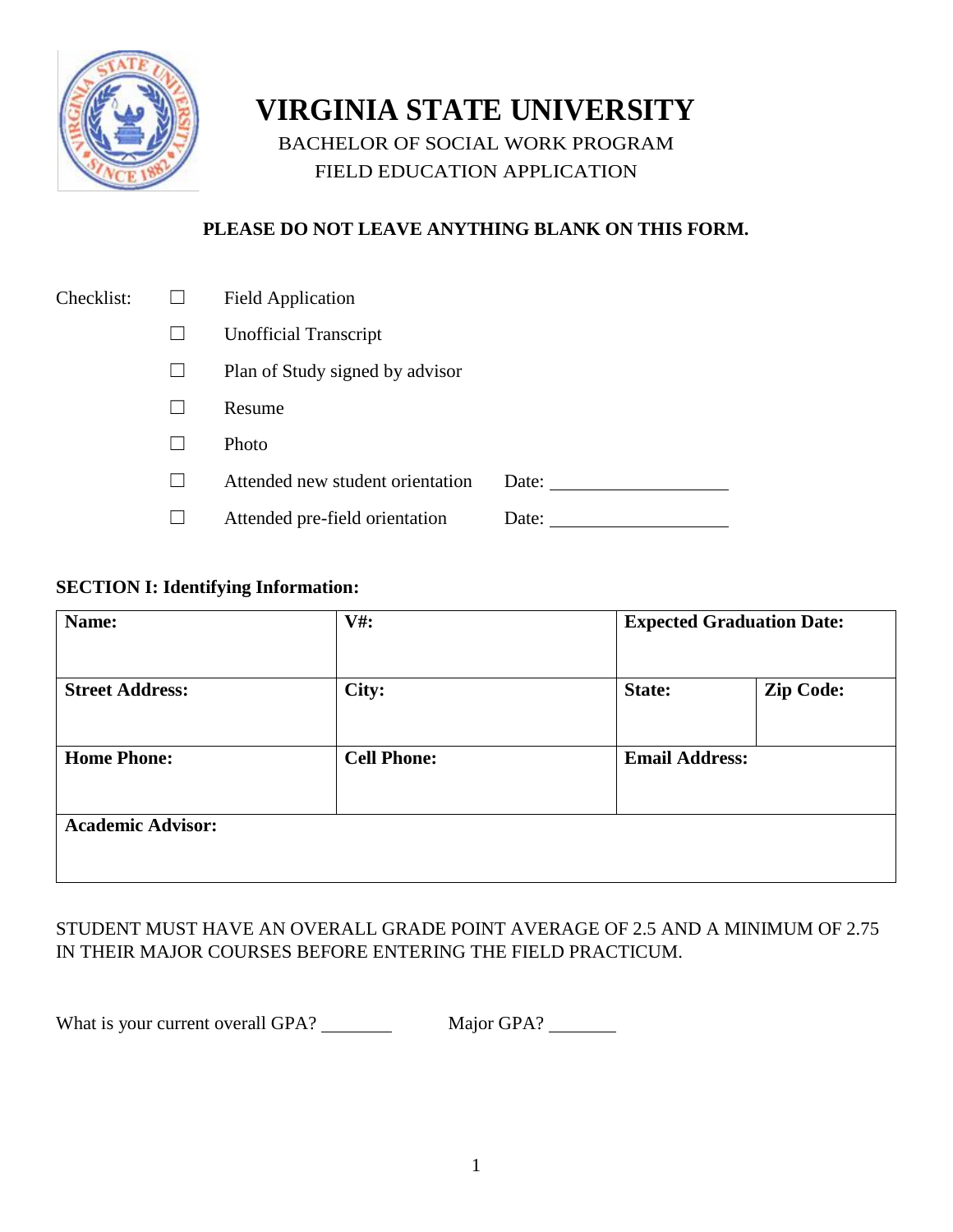Briefly describe why you have chosen social work as a career.

### PLEASE SELECT AREAS OF INTEREST in Priority (1 being your first choice and 5 being your last choice). **A MINIMUM OF 5**

☐Child Welfare ☐Public Welfare ☐Schools ☐Aging ☐Public Health

| $\Box$ Mental Health |  |
|----------------------|--|

Corrections □Substance Abuse □Developmental Disabilities

 $\square$ Delinquency (Juveniles)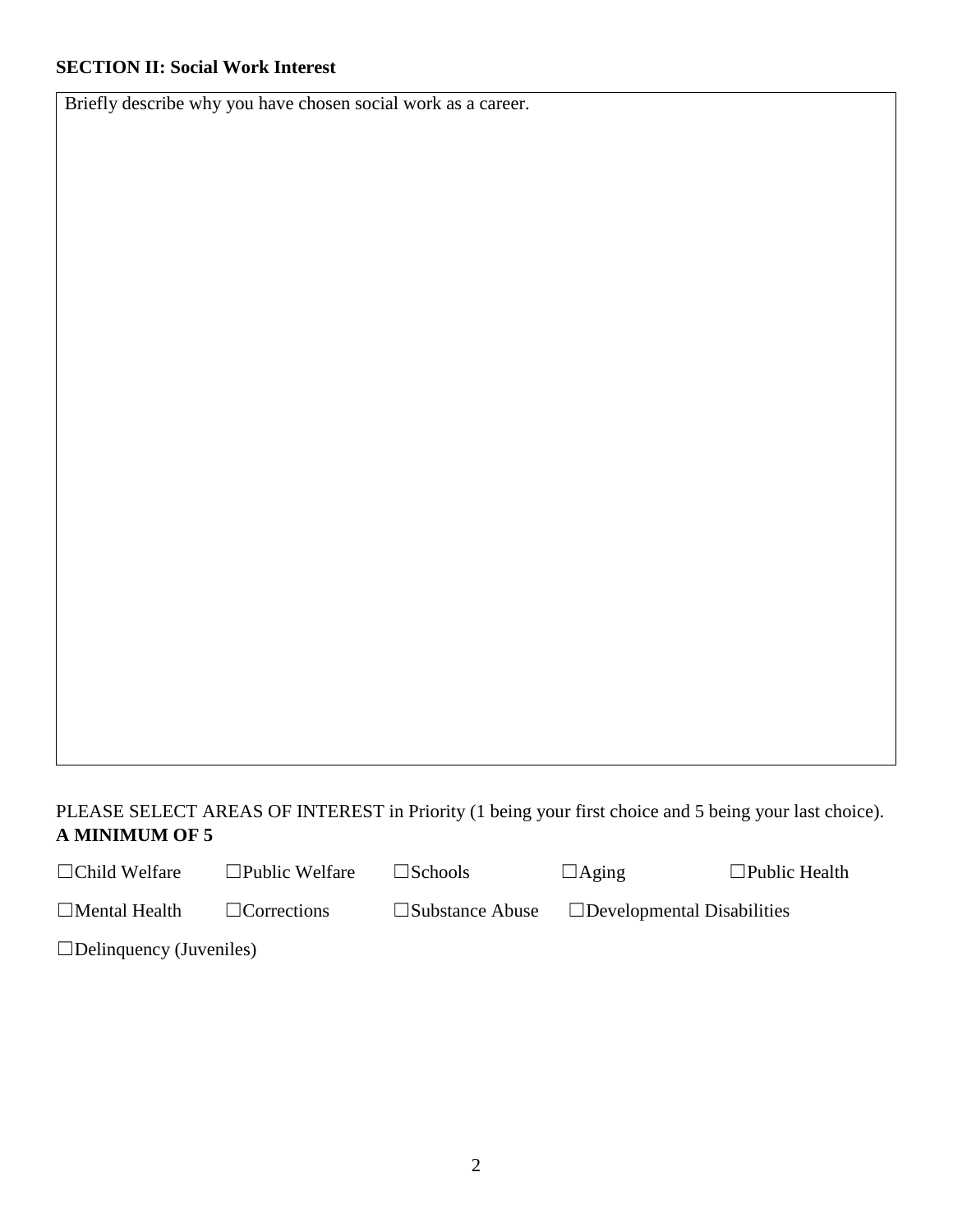| <b>Requested Information</b>                                                                                                                                                                                            | Yes | N <sub>o</sub> |  |
|-------------------------------------------------------------------------------------------------------------------------------------------------------------------------------------------------------------------------|-----|----------------|--|
| ALL STUDENTS ARE REQUIRED TO HAVE THEIR OWN DEPENDABLE<br><b>TRANSPORTATION FOR FIELD PLACEMENT INCLUDING PROPER AUTO</b><br><b>INSURANCE.</b>                                                                          |     |                |  |
| FIELD PRACTICUM ASSIGNMENTS CAN BE LOCATED UP TO 80 MILES.                                                                                                                                                              |     |                |  |
| What form of transportation will you use to attend your internship? Please select from<br>below.                                                                                                                        |     |                |  |
| $\Box$ Yes $\Box$ No I currently have my own transportation.                                                                                                                                                            |     |                |  |
| $\Box$ Yes $\Box$ No I currently have auto insurance.                                                                                                                                                                   |     |                |  |
| $\Box$ Yes $\Box$ No I will have my personal transportation before the field placement starts.                                                                                                                          |     |                |  |
| $\Box$ Yes $\Box$ No I will have auto insurance before the field placement starts.                                                                                                                                      |     |                |  |
| Are you currently employed?<br>If yes, how many hours per week do you work?                                                                                                                                             |     |                |  |
| I am aware that I must make arrangements to allow me to complete field hours M-TH<br>and some Fridays from $8:00 \text{ am} - 5:00 \text{ pm}$ (minimum 32hours per week).                                              |     |                |  |
| Do you have any charges or convictions related to assaults, domestic violence, drugs, or<br>children that may prevent securing a field placement?                                                                       |     |                |  |
| If so explain, you may use an additional sheet if needed.                                                                                                                                                               |     |                |  |
| EACH STUDENT MUST PAY A FEE OF \$27.00 TO HAVE A NATIONAL CRIMINAL<br><b>BACKGROUND CHECK COMPLETED BEFORE ENTERING THE FIELD PRACTCUM. THE</b><br>FIELD OFFICE WILL NOTIFY EACH STUDENT WHEN THIS SHOULD BE COMPLETED. |     |                |  |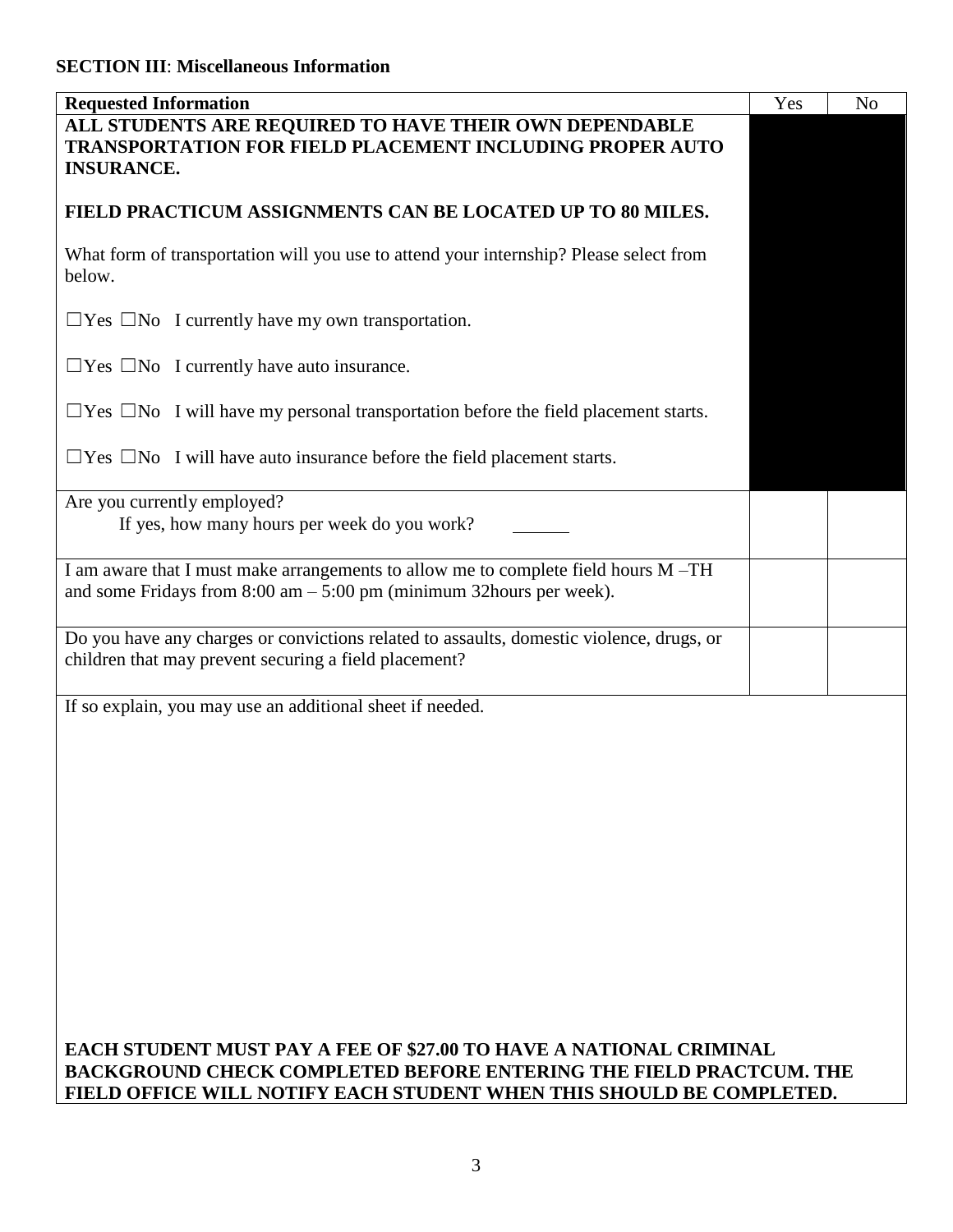Briefly describe how you think the field practicum will assist you in achieving your career goals as a social worker.

What are your strengths?

Are there any challenges we need to be aware of that might impact your performance in the field?

Is there anything else that we need to know about you relative to your anticipated placement experience?